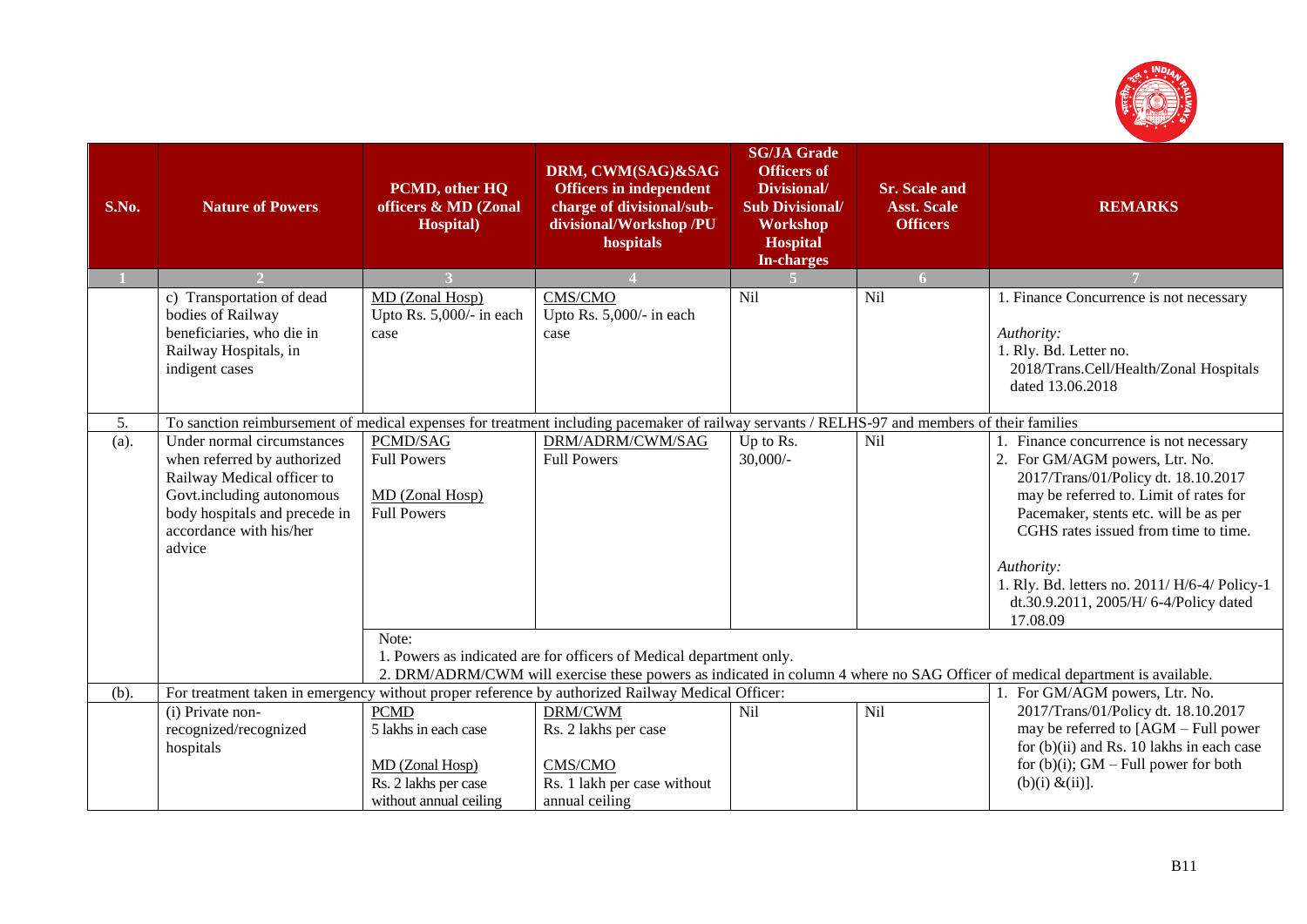

| S.No. | <b>Nature of Powers</b>                                                                                                                                                                                    | PCMD, other HQ<br>officers & MD (Zonal<br>Hospital)                                                                                | DRM, CWM(SAG)&SAG<br><b>Officers in independent</b><br>charge of divisional/sub-<br>divisional/Workshop /PU<br>hospitals | <b>SG/JA Grade</b><br><b>Officers of</b><br>Divisional/<br><b>Sub Divisional/</b><br>Workshop<br><b>Hospital</b><br><b>In-charges</b> | <b>Sr. Scale and</b><br><b>Asst. Scale</b><br><b>Officers</b> | <b>REMARKS</b>                                                                                                                                                                                                                                                                                                                                                                                                                                              |
|-------|------------------------------------------------------------------------------------------------------------------------------------------------------------------------------------------------------------|------------------------------------------------------------------------------------------------------------------------------------|--------------------------------------------------------------------------------------------------------------------------|---------------------------------------------------------------------------------------------------------------------------------------|---------------------------------------------------------------|-------------------------------------------------------------------------------------------------------------------------------------------------------------------------------------------------------------------------------------------------------------------------------------------------------------------------------------------------------------------------------------------------------------------------------------------------------------|
|       |                                                                                                                                                                                                            |                                                                                                                                    |                                                                                                                          | 5 <sup>1</sup>                                                                                                                        | 6 <sup>1</sup>                                                |                                                                                                                                                                                                                                                                                                                                                                                                                                                             |
|       | (ii) In Government hospital<br>including Autonomous body<br>hospitals that are fully funded<br>from Govt. funds but given<br>autonomy for administrative<br>purposes like AIIMS, NIMS<br>(Hyderabad) etc.) | <b>PCMD</b><br>Full powers<br>MD (Zonal Hosp)<br>Rs. 2 lakh per case<br>without annual ceiling                                     | DRM/CWM<br>Rs. 5 lakhs per case<br>CMS/CMO<br>Rs, 1 lakh per case without<br>annual ceiling                              |                                                                                                                                       |                                                               | 2. Limit of rates for Pacemaker, stents etc.<br>will be as per CGHS rates issued from<br>time to time.<br>3. Concurrence of associate finance is<br>required.<br>Authority:<br>1. Rly. Bd. letter no. 2005/H/6-4 /Policy-II<br>dated 31.01.07 & 22.06.10<br>2011/H/6-4/ Policy-I dated 24.09.13 &<br>2.<br>08.07.15<br>2017/Trans/01/Policy dtd 18.10.2017<br>3.<br>Rly. Bd. Letter no.<br>4.<br>2018/Trans.Cell/Health/Zonal Hospitals<br>dated 13.06.2018 |
| (c).  | Advance payment on estimate<br>from Govt. and other<br>autonomous body* hospitals<br>to sanction referral in<br>emergency of Railway<br>beneficiaries.                                                     | <b>AGM</b><br><b>Full Powers</b><br><b>PCMD</b><br>Full powers<br>MD (Zonal Hosp)<br>Rs. 1 lakh per case<br>without annual ceiling | DRM/CWM<br>Up to Rs. 5 lakhs in each<br>case<br>CMS/CMO<br>Rs. 1 lakh per case without<br>annual ceiling                 | Nil                                                                                                                                   | Nil                                                           | 1. Finance concurrence is necessary.<br><b>Note</b><br>* Hospitals that are fully funded from Govt.<br>funds but given autonomy for<br>administrative purposes like AIIMS,<br>NIMS (Hyderabad) etc.<br>Authority:<br>1. 2017/Trans/01/Policy dtd 18.10.2017                                                                                                                                                                                                 |
| (d).  | Advance payment thereof, to<br>Private Non-recognized<br>hospitals for treatment of<br>referral in emergency if the<br>treatment is neither available                                                      | <b>AGM</b><br>Up to Rs. 10 lakhs in<br>each case<br><b>PCMD</b>                                                                    | DRM/CWM<br>Up to Rs. 2 lakhs in each<br>case<br>CMS/CMO                                                                  | Nil                                                                                                                                   | <b>Nil</b>                                                    | 1. Finance concurrence is necessary.<br>Authority:<br>1. 2017/Trans/01/Policy dtd 18.10.2017                                                                                                                                                                                                                                                                                                                                                                |